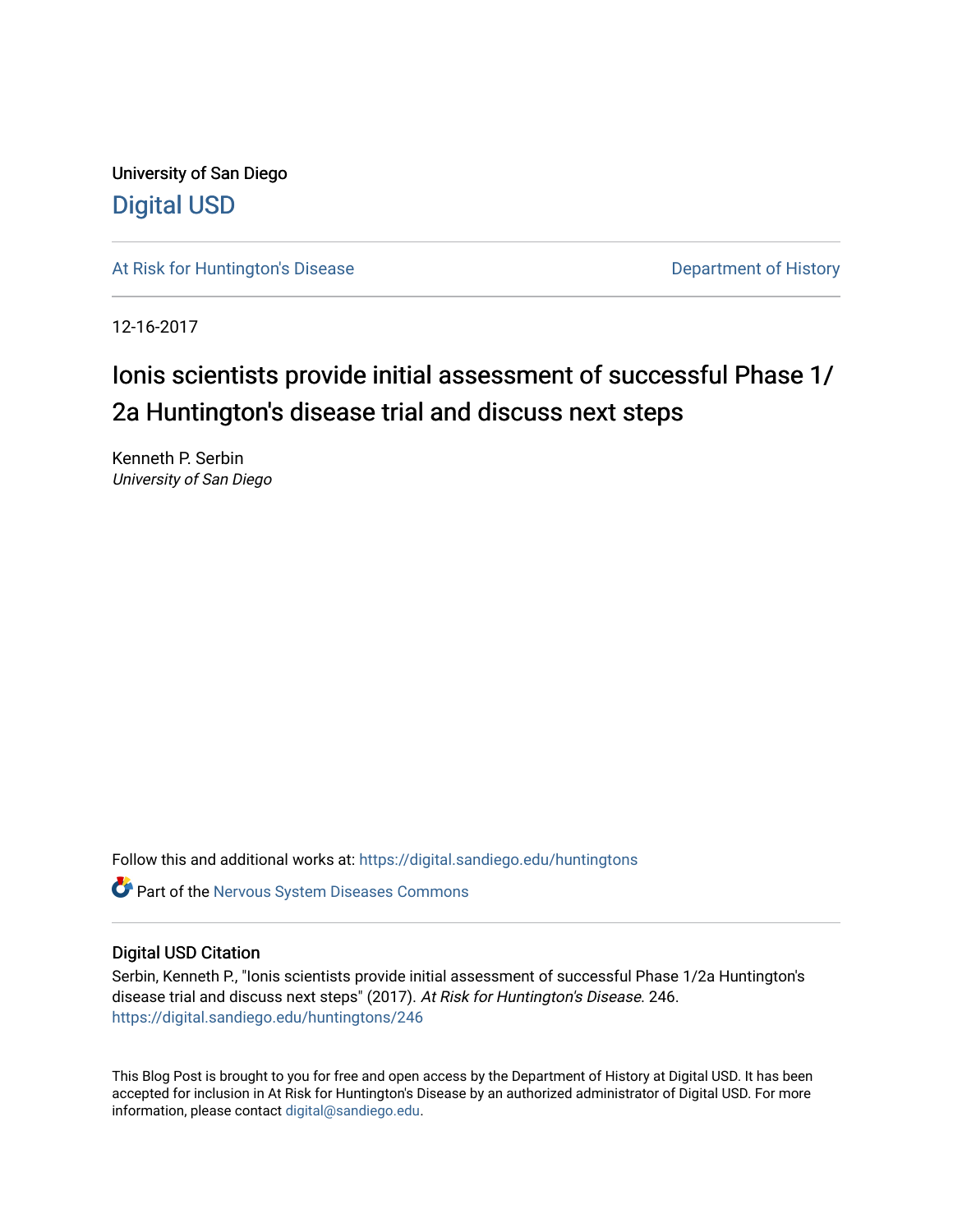#### More **[Create Blog](https://www.blogger.com/home#create) [Sign In](https://www.blogger.com/)**

# [At Risk for Huntington's Disease](http://curehd.blogspot.com/)

*HD is a genetically caused brain disorder that causes uncontrollable bodily movements and robs people's ability to walk, talk, eat, and think. The final result is a slow, ugly death. Children of parents with HD have a 50-50 chance of inheriting the disease. There is no cure or treatment.*

## Blog Archive

- $\blacktriangleright$  [2021](http://curehd.blogspot.com/2021/) (12)
- $\blacktriangleright$  [2020](http://curehd.blogspot.com/2020/) (16)
- $\blacktriangleright$  [2019](http://curehd.blogspot.com/2019/) (19)
- $\blacktriangleright$  [2018](http://curehd.blogspot.com/2018/) (16)
- $\blacktriangledown$  [2017](http://curehd.blogspot.com/2017/) (14)
	- [▼](javascript:void(0)) [December](http://curehd.blogspot.com/2017/12/) (2) Ionis scientists provide initial [assessment](http://curehd.blogspot.com/2017/12/ionis-scientists-provide-initial.html) of suc... Ionis drug successfully reduces toxic [Huntington's...](http://curehd.blogspot.com/2017/12/ionis-drug-successfully-reduces-toxic.html)
	- [►](javascript:void(0)) [November](http://curehd.blogspot.com/2017/11/) (1)
	- [►](javascript:void(0)) [October](http://curehd.blogspot.com/2017/10/) (1)
	- $\blacktriangleright$  [June](http://curehd.blogspot.com/2017/06/) (1)
	- $\blacktriangleright$  [May](http://curehd.blogspot.com/2017/05/) (4)
	- $\blacktriangleright$  [April](http://curehd.blogspot.com/2017/04/) (1)
	- $\blacktriangleright$  [March](http://curehd.blogspot.com/2017/03/) (1)
	- $\blacktriangleright$  [February](http://curehd.blogspot.com/2017/02/) (2)
- $\blacktriangleright$  [January](http://curehd.blogspot.com/2017/01/) (1)
- $\blacktriangleright$  [2016](http://curehd.blogspot.com/2016/) (13)
- $-2015(24)$  $-2015(24)$  $-2015(24)$
- $\blacktriangleright$  [2014](http://curehd.blogspot.com/2014/) (24)
- $\blacktriangleright$  [2013](http://curehd.blogspot.com/2013/) (30)
- $\blacktriangleright$  [2012](http://curehd.blogspot.com/2012/) (26)
- $\blacktriangleright$  [2011](http://curehd.blogspot.com/2011/) (33)
- $\blacktriangleright$  [2010](http://curehd.blogspot.com/2010/) (26)
- $2009(21)$  $2009(21)$
- $\blacktriangleright$  [2008](http://curehd.blogspot.com/2008/) $(7)$
- $\blacktriangleright$  [2007](http://curehd.blogspot.com/2007/)(7)
- $\blacktriangleright$  [2006](http://curehd.blogspot.com/2006/) (4)
- $\blacktriangleright$  [2005](http://curehd.blogspot.com/2005/) (17)

## About Me **GENE [VERITAS](https://www.blogger.com/profile/10911736205741688185)**

View my [complete](https://www.blogger.com/profile/10911736205741688185) profile

## HD Links

[Huntington's](http://www.hdsa.org/) Disease Society of America [International](http://www.huntington-assoc.com/) Huntington **Association** 

### SATURDAY, DECEMBER 16, 2017

## Ionis scientists provide initial assessment of successful Phase 1/2a Huntington's disease trial and discuss next steps

After announcing December 11 that [Ionis Pharmaceuticals'](http://www.ionispharma.com/) gene-silencing drug for [Huntington's disease safely reduced the production of the toxic](http://curehd.blogspot.com/2017/12/ionis-drug-successfully-reduces-toxic.html) HD protein, company officials analyzed the firm's successful Phase 1/2a clinical trial and discussed the next step: larger trials that are designed to test IONIS-HTT $_{\rm{Rx}}$ 's efficacy in alleviating symptoms by modifying the course of the disease.

I met with two lead scientists from Ionis' HD team at company headquarters in Carlsbad, CA: Frank Bennett, Ph.D., Ionis senior vice president of research and the franchise leader for the company's neurology programs, and Anne Smith, Ph.D., the Ionis director of clinical development and the individual responsible for the day-to-day management of the trial.

Drs. Bennett and Smith stressed that, because the two-year trial ended just last month, they could provide only an initial assessment of the results. The company plans to present detailed clinical trial findings at medical conferences in early 2018 and then publish the results in scientific journals.

Ionis will transfer administration of the next clinical trial phases to [Roche,](https://www.roche.com/) a key partner in the project since 2013. Roche now holds the license to  $\text{IONIS-HTT}_\text{Rx}$ , will lead further development, and handle all potential sales. Phase 1/2a took place in Canada, England, and Germany, but the next phase will have sites in the U.S. and other countries, to be determined next year by Roche. Ionis will continue to play an advisory role in the project.

"We are very appreciative of the community, and the patience that the community has exhibited," Dr. Bennett said. "We understand how important this is for the HD community. We're very pleased it's going forward. The community has been very respectful towards the company and has allowed us to conduct this study in a way that was very robust."

Drs. Bennett and Smith focused on how the trial revealed a reduction in the mutant huntingtin protein that "substantially exceeded our expectations," according to the December 11 press release. The key, initial piece of trial data came from the measurement of the protein in the HD patients' cerebrospinal fluid (CSF). Other trial data such as brain scans and blood samples will become available later.

IONIS-HTT $_{Rx}$  and other Ionis drugs are antisense oligonucleotides (ASOs, artificial strands of DNA), which alter the expression of genes. In August 2016, Ionis and its partner Biogen actually halted a Phase 3 trial of an Ionis ASO in infants with [spinal muscular atrophy](http://www.curesma.org/sma/about-sma/) (a motor neuron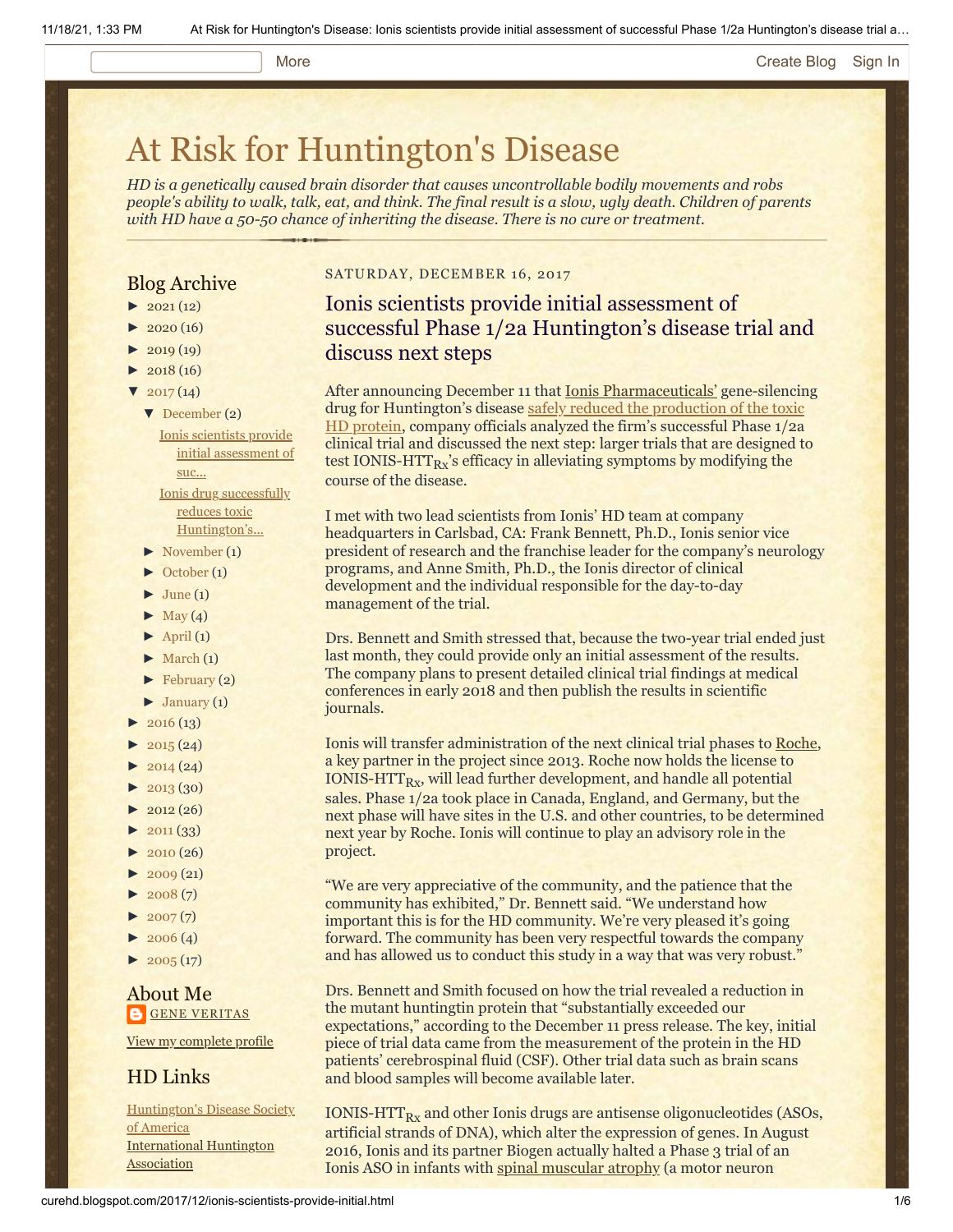[Huntington's](http://hddrugworks.org/) Disease Drug **Works** [Huntington's](http://www.hdlighthouse.org/) Disease **Lighthouse Hereditary Disease [Foundation](http://www.hdfoundation.org/)** [Huntington's](http://www.hdac.org/) Disease Advocacy Center Thomas [Cellini Huntington's](http://www.ourtchfoundation.org/) Foundation HDSA Orange County (CA) [Affiliate](http://www.hdsaoc.org/) HD Free with [PGD!](http://www.hdfreewithpgd.com/) [Stanford](http://www.stanford.edu/group/hopes/) HOPES Earth Source [CoQ10,](http://www.escoq10.com/) Inc.

## HD Blogs and Individuals

Chris Furbee: [Huntingtons](http://www.huntingtonsdance.org/) **Dance** Angela F.: Surviving [Huntington's?](http://survivinghuntingtons.blogspot.com/) Heather's [Huntington's](http://heatherdugdale.angelfire.com/) Disease Page

11/18/21, 1:33 PM At Risk for Huntington's Disease: Ionis scientists provide initial assessment of successful Phase 1/2a Huntington's disease trial a…

disease) because the drug was extending their lives. The FDA (Food and Drug Administration) approved the drug, with the commercial name SPINRAZA, in December 2016.

In October, Ionis and Biogen won a biotechnology prize for SPINRAZA ([click here](http://ir.ionispharma.com/news-releases/news-release-details/ionis-and-biogen-win-prestigious-prix-galien-best-biotechnology) to read more). Ionis is also collaborating with Biogen to develop a drug for amyotrophic lateral sclerosis (Lou Gehrig's disease).



*Dr. Frank Bennett (left) with Gene Veritas (aka Kenneth P. Serbin) and Dr. Anne Smith (photo by Kristina Bowyer, Ionis)*

Following are key excerpts from the interview.

## **Compelling changes in mutant huntingtin levels**

*GV: How did patients react to the intrathecal administration of the drug, that is, via a spinal tap?*

AS: We didn't hear from any of the physicians that there were any difficulties. There was probably some nervousness, but there were few side effects, and that ones they had were manageable. I think it's telling that all 46 patients completed the trial.

## *GV: What was observed in the HD patients in this trial?*

AS: We're still in the process of getting these next waves of data in. That will come out over months. It's important to recognize that the trial just ended in November. But at this stage we did see a promising safety profile, meaning that we didn't have any clinical concerns with the drug.

We saw clear, compelling changes in mutant huntingtin levels in the CSF. It was sort of gravy in this study. It's designed as a safety study. We didn't know when we entered the study whether we'd be able to even measure mutant huntingtin in CSF. But it is the best evidence of target engagement that we have – meaning that it is evidence that the drug is doing what it ought to do.

We were pleased that the assay [lab test] was developed to the point that we could use it to measure mutant huntingtin. The test is relatively new and fortunately came online at about the right time that we needed it.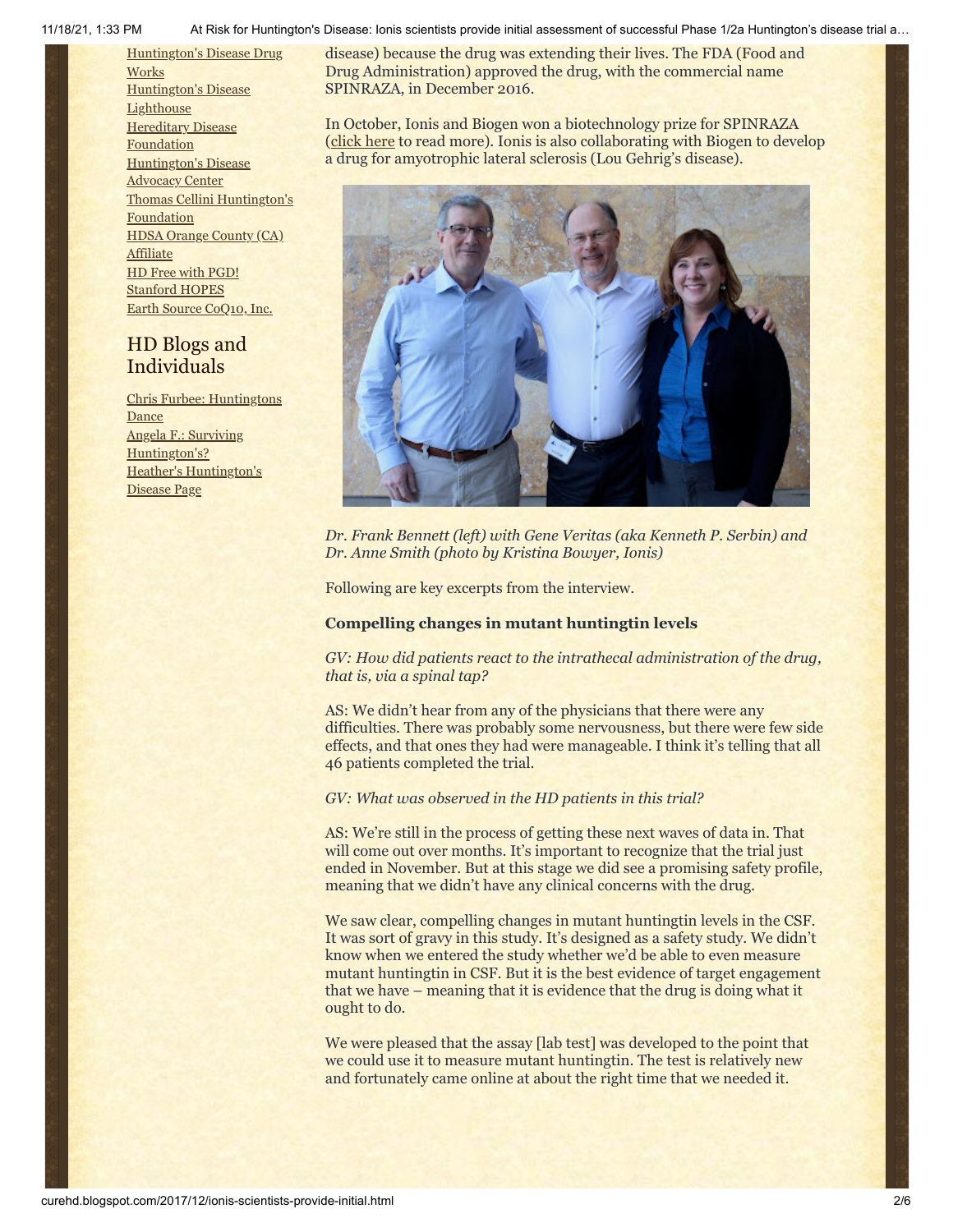

*The label from the first vial of the Phase 1/2a clinical trial, administered in London, September 2015 (photo by Gene Veritas)*

GV: *The reductions of mutant huntingtin "substantially exceeded" your expectations. To what extent?*

FB: When we began the program with Roche, we picked a target level of reduction of mutant huntingtin in CSF, and, based upon that, we would decide to go forward with the program [into the next phase].

We put the mutant huntingtin data at the top of the list, because it was the data that was going to drive a business decision from Roche, but also, importantly, it was the data that would help them design the next study. So we prioritized that as being the first thing we would look at. It's the basis for telling us what are the doses that we should be using for the next study.

*GV: So can you specify the amount of mutant huntingtin reduction?*

FB: We're going to save that for a medical meeting.

## **Phase 1/2a too early for improving symptoms**

*GV: You project from your pre-clinical animal studies that the level of reduction in the brain itself should be greater than what is seen in the CSF, correct?*

FB: Yes. An important nuance for the community is that the level of reduction that we're seeing in CSF is not a one-to-one correlation with the level in [brain] tissue, which is where you want the drug to be working. We haven't proven it in patients, but we're very confident that it will translate [into higher levels of reduction in the brain].

AS: We've tested this drug in several species and are able to understand that relationship between what you see in CSF versus what you see in [brain] tissue, which is why it was really important this assay [CSF measurement] was online. It really is a window into the brain.

To understand that relationship in animals, the animals have to be sacrificed, to measure the level in the [brain] tissue. So we won't ever 'prove' it in humans, so to speak, but we have a good understanding of it through the animals. And that it's consistent from species to species is comforting. We can draw a conclusion about what's likely happening in the human.

*GV: Many in the HD community want to know: in this trial, did you see any signs of disease modification? Were there any hints at all from the doctors or from the data?*

AS: We get anecdotal reports from physicians, but this is a population with a high placebo effect. These are motivated and excited physicians and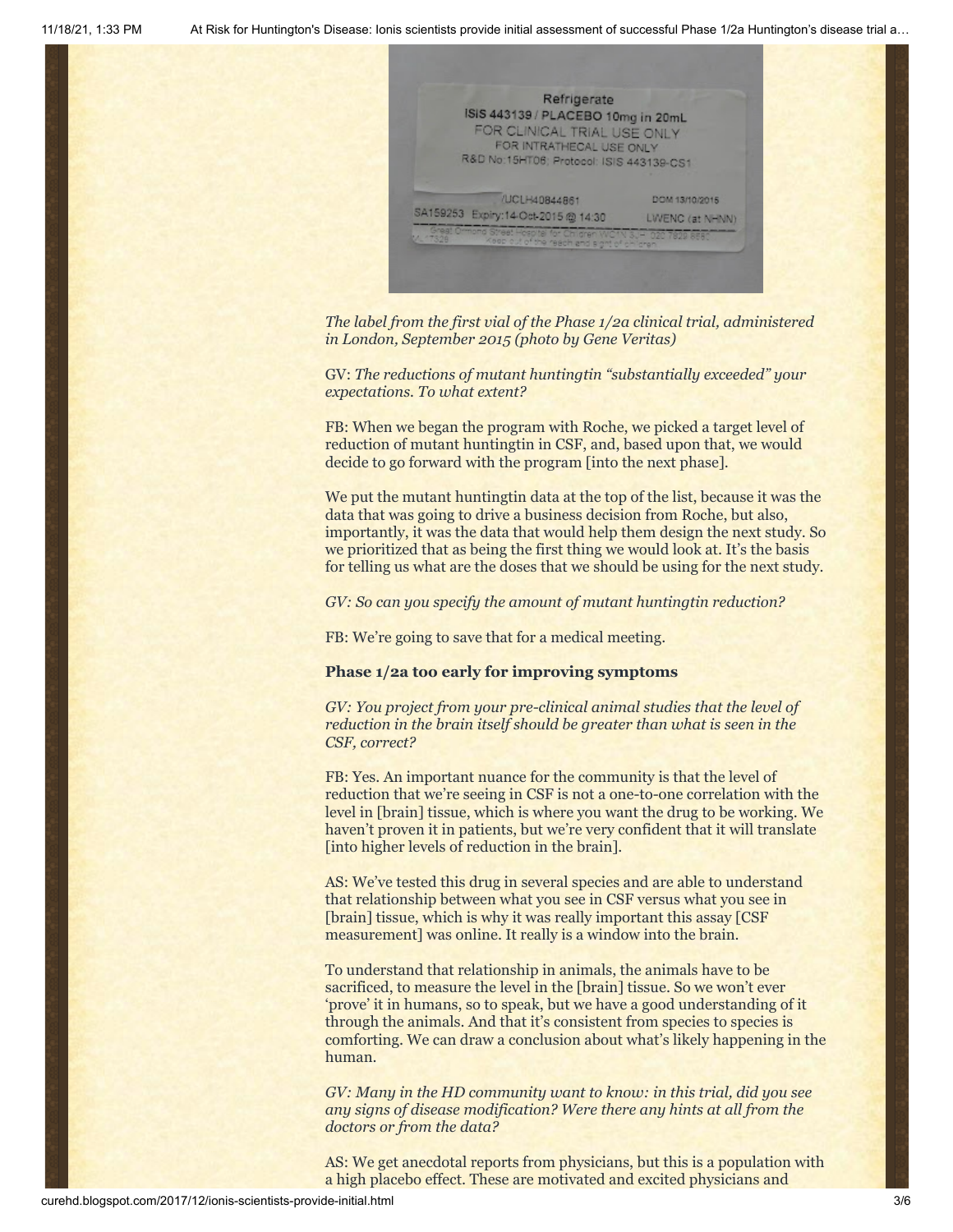11/18/21, 1:33 PM At Risk for Huntington's Disease: Ionis scientists provide initial assessment of successful Phase 1/2a Huntington's disease trial a…

patients as well. So I wouldn't read anything into that. It'll be several months before we have an understanding, though I would really caution any expectations along those fronts, because this is a short-term study.

We're not expecting to see any sort of disease modification, just because of the way the study was designed. We dosed for three months, but it wasn't even full drug effect for three months, because you build up the effect. This is the precursor to what would be long-term dosing.

*GV: Have you observed whether there was also a reduction in the wild type (normal) huntingtin protein that all HD patients also have?*

FB: There isn't a good assay [lab test] for measuring wild type at this point. We have the samples, and once the assay is robust enough, we'll look at it. The team is working on it, as well as others.

### *GV: Were there any surprises in the data that you've seen so far?*

FB: It's only surprising that it's worked as we predicted it would [laughter]. Oftentimes when you go from pre-clinical to clinical, things don't quite work out as well. But the drug is doing what it should be doing, which is lowering mutant huntingtin in cerebrospinal fluid. I think it's all very positive from that perspective.

## **Phase 2 versus Phase 3**

#### *GV: What have you learned that will be helpful in planning phase 2?*

FB: We asked a lot of the sites and the patients – because we collected a tremendous amount of data from them – for data that will be useful in designing a Phase 3 trial. We wanted to figure out which of the clinical outcome measures, which of the imaging measures, is actually reproducible, robust, and sensitive, to make sure it's not "noisy" data.

AS: Another important learning will be whether there are differences from site to site. In a multi-site, multi-country trial, if a particular test just doesn't translate well to German, for example, then we'll have learned that. We can spare Roche from collecting data that are difficult to interpret, because they're difficult to operationalize across sites and countries.

## *GV: You said "Phase 3" and not Phase 2. Why?*

FB: Yes. At this point, Roche has not made a final decision on the next step. One of the options being considered is going right to a Phase 3 study. There's a trade-off. You can do a smaller Phase 2 study – get more data that make it more probable that you'll be successful for the Phase  $3 - or$ you can go directly to a Phase 3 study. Those are the decisions that Roche is looking at right now very carefully.

The plus side is: if they go right to Phase 3, it would accelerate getting the drug to market. When we've reviewed with them the size of the study and the time of the study, there's not a big difference between doing a Phase 3 and doing a more traditional Phase 2 first. It's more expensive to go right to Phase 3, but it would save a lot of time.

*GV: For an entity such as the FDA, is it okay to go from a Phase 1/2a to a Phase 3?*

FB: The FDA will pay a lot of attention to the safety of the drug which – so far, knock on wood – looks very good. And then they leave it to the sponsor whether they want to risk the program. They may advise – because they ultimately want the drug to be successful, too – that this isn't the best thing to do, but ultimately that's the drug company's decision. Roche will engage with the FDA.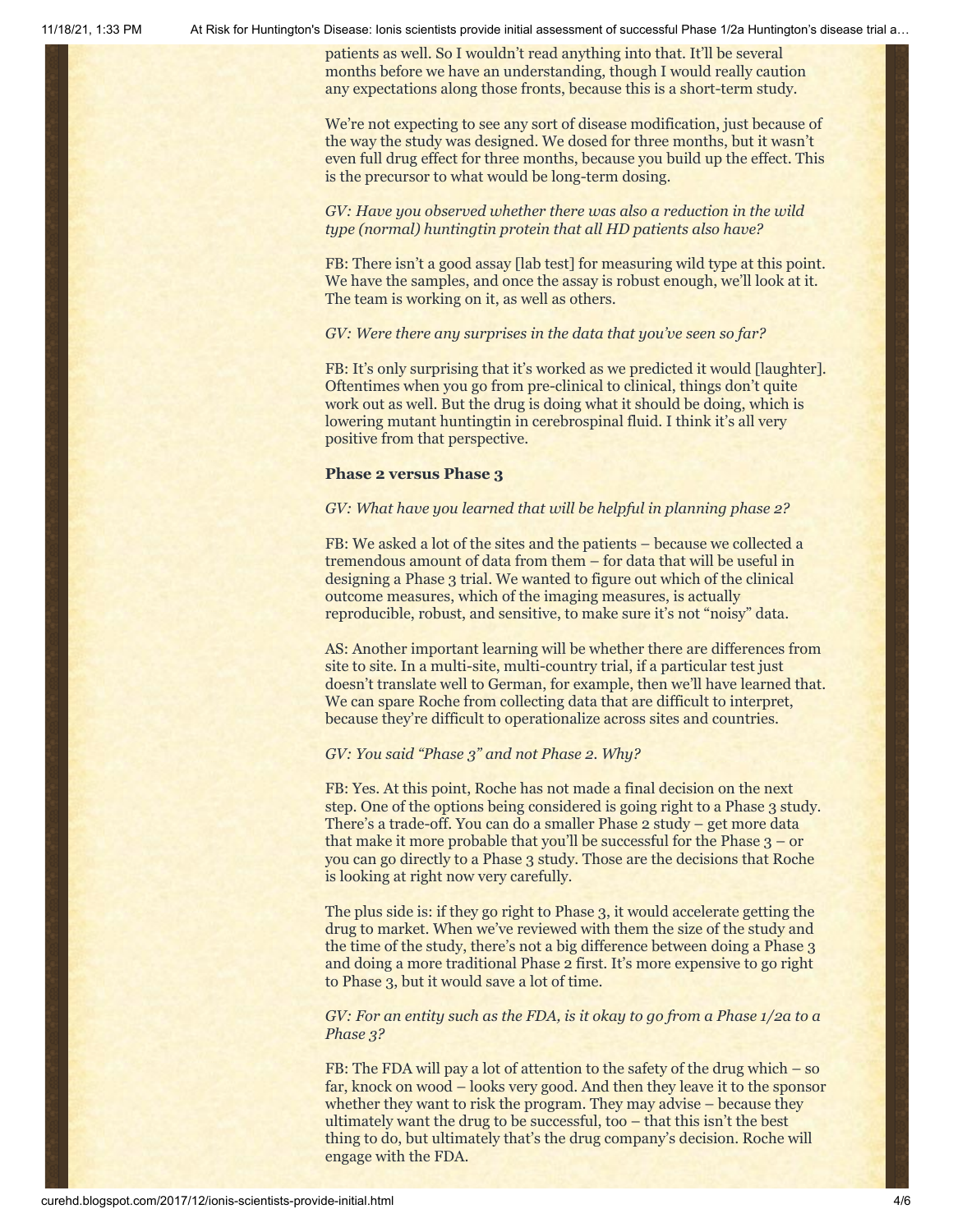*GV: What is leading Roche to think it could maybe go directly to a Phase 3?*

FB: It's safety and tolerability [shown in Phase 1/2a], and the fact that we now know what dose of the drug produces this level of huntingtin lowering. Without that, they wouldn't be able to go to Phase 3, but with that data, you could say that "this dose" should then produce "this level" of huntingtin lowering.

*GV: Going straight to Phase 3, how much shorter would the whole program be?*

AS: It's definitely in the years.

FB: Yes, because if they were to do a Phase 2 study first, it would probably take three years to enroll and run. Roche wants to get this drug to patients as quickly as possible, assuming it works. They understand the disease. They understand the need for the patients.

*GV: Whether Phase 2 or 3, when would the next study begin?*

FB: I would anticipate towards the end of next year.

#### **An important milestone**

*GV: What is the historical significance of the Ionis breakthrough?*

FB: It's an important milestone for the Huntington's community. The mutation in the huntingtin gene was described in 1993. This is the first drug to go into clinical trials that is directly on target. It addresses the cause of the disease. We're extremely excited that we're actually seeing this basic science and all the work that NIH and other agencies have funded over the last 25 years now being translated into something that could actually have an impact for Huntington's patients.

This bodes well for other neurological diseases. It has potential to markedly change how we treat those diseases. Perhaps this technology platform [the Ionis gene-silencing approach] would be beneficial for them as well. For patients out there overall, this is extremely important.

*(For additional information about next steps in the IONIS-HTTRx program, [click here](https://www.hda.org.uk/research/latest-research-news/httrx-antisense-drug-research-ask-the-expert) for a Q & A with Dr. Ed Wild, an advisor and investigator of the program. You can also read a FAQS from the Huntington's Disease Society of America by [clicking here](http://hdsa.org/news/faq-ionis-huntingtin-lowering-trial/).)*

*(Disclosure: I hold a symbolic amount of Ionis shares.)*

*(In the video below, watch my report on the December 11 Ionis announcement.)*